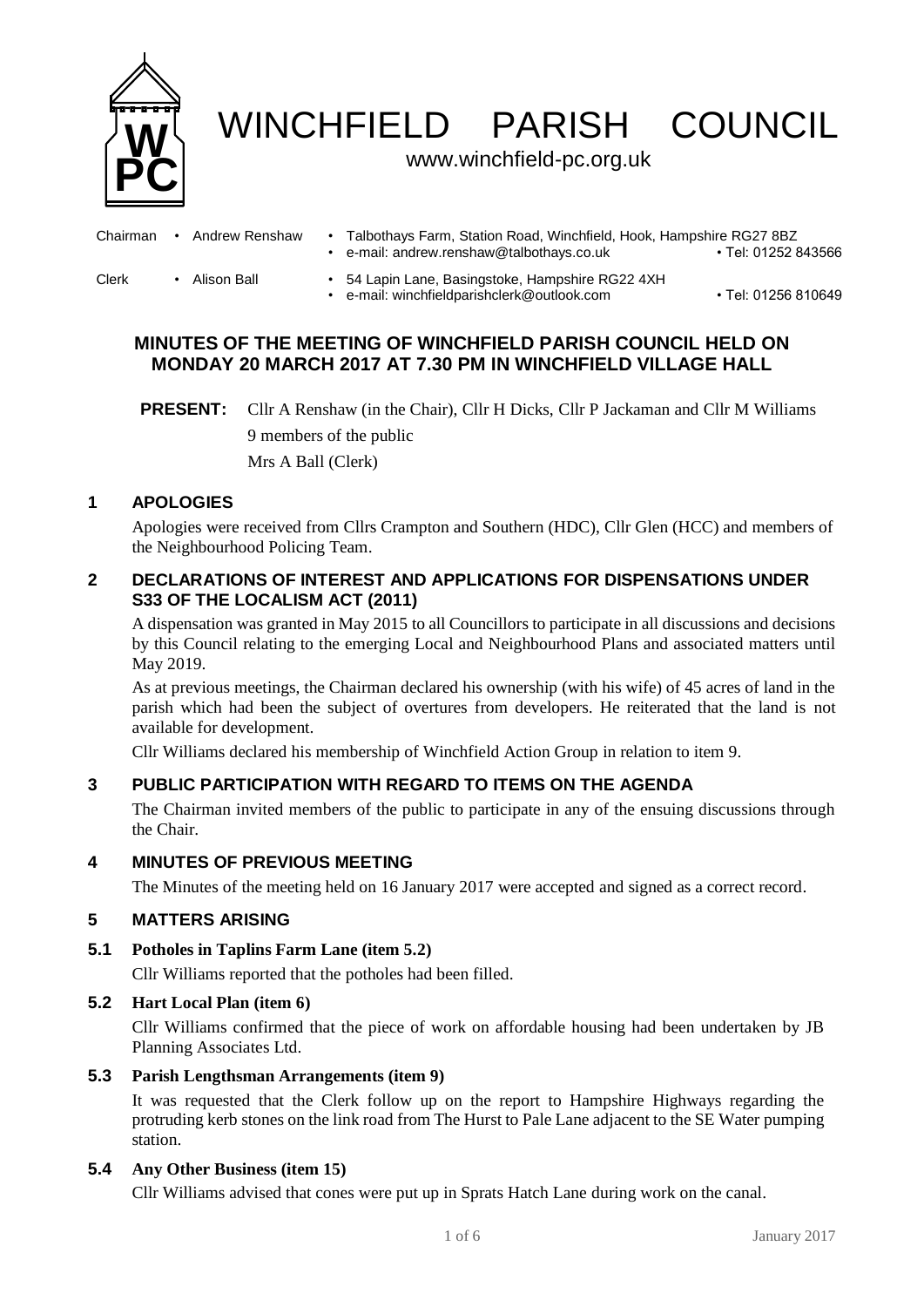## **6 COMMUNITY SAFETY**

The Police had not provided a report on this occasion.

Cllr Dicks advised that he had been in contact with Hart District Council (HDC) about the installation of a Speed Indicator Device (SID) at The Hurst. Phil Sheppard, an officer from HDC, had offered to meet with Cllr Dicks on site to discuss requirements as he did not think there was a suitable post to attach a SID to.

Cllr Dicks had also been in touch with Peter Whittle who had been involved in the use of SIDs some ten years ago.

All the councillors expressed concern over the speed, volume and size of vehicles travelling through the village.

It was suggested that contact be made with Long Sutton and Rotherwick parish councils as they had both purchased SIDs and they may be able to offer advice.

A member of the public asked whether a SID could also be placed on Pale Lane.

It was agreed that Cllrs Dicks and Jackaman meet with the officer from HDC; that contact be made with Long Sutton and Rotherwick parish councils; and that Pale Lane be included in any discussions.

Cllr Williams advised that the Police were gathering evidence relating to the individual who had been living in the Basingstoke Canal car park.

## **7 SOLAR FARMS COMMUNITY BENEFIT PAYMENTS**

### **7.1 Investment Proposals**

This item was discussed under item 16: Finance.

## **8 WINCHFIELD NEIGHBOURHOOD PLAN**

The referendum had been held on 2 February with 294 voting 'yes' and 11 voting 'no'. Turnout had been 61.2%. The Chairman thanked everyone who had been involved in the process for all their efforts.

The Plan had been approved by the Cabinet at HDC and would be considered by HDC full Council on 30 March. Once approved it would become part of the HDC Local Plan.

Once the process was complete a number of copies would be printed and made available for those who requested them. It was agreed that a maximum of £200 be allocated for this printing.

It was requested that a copy of the final plan or a link to it be placed on the Parish Council's website.

## **9 HART LOCAL PLAN**

The Chairman reported that HDC now had a draft Local Plan which did not include development at Winchfield as a preferred site. It did, however, include a new settlement at Murrell Green. The next stage would be a Regulation 18 consultation which would set out the details of what would be in the Plan. It was anticipated that the actual Plan would come out towards the end of the year.

Whilst development in Winchfield was not part of the draft Plan, it was still felt important that the views of the village were made known. The Parish Council intended to instruct planning consultants again once the draft Plan was out for the Reg 18 consultation.

Cllr Williams advised that he had been in contact with consultants at JB Planning Associates and they were prepared to undertake the work on behalf of the Parish Council once the consultation was under way. Included in this would be promotion of the policies in the Neighbourhood Plan and stressing the reasons why major development in Winchfield failed testing. It was agreed that £12,000 from the Planning Counsel fund be allocated for this work.

A discussion took place regarding the allocation of a site for a secondary school on the Murrell Green development and the likely boundaries of this site.

## **10 PARISH COUNCIL VACANCY**

The Chairman reported that on the 14 February 2017 Cllr Ian Gavin-Brown had unfortunately submitted his resignation from the Parish Council after 43 years of service due to ill health. The Chairman expressed gratitude for his service, stating that the Parish had benefited greatly from his work and from his knowledge as a solicitor.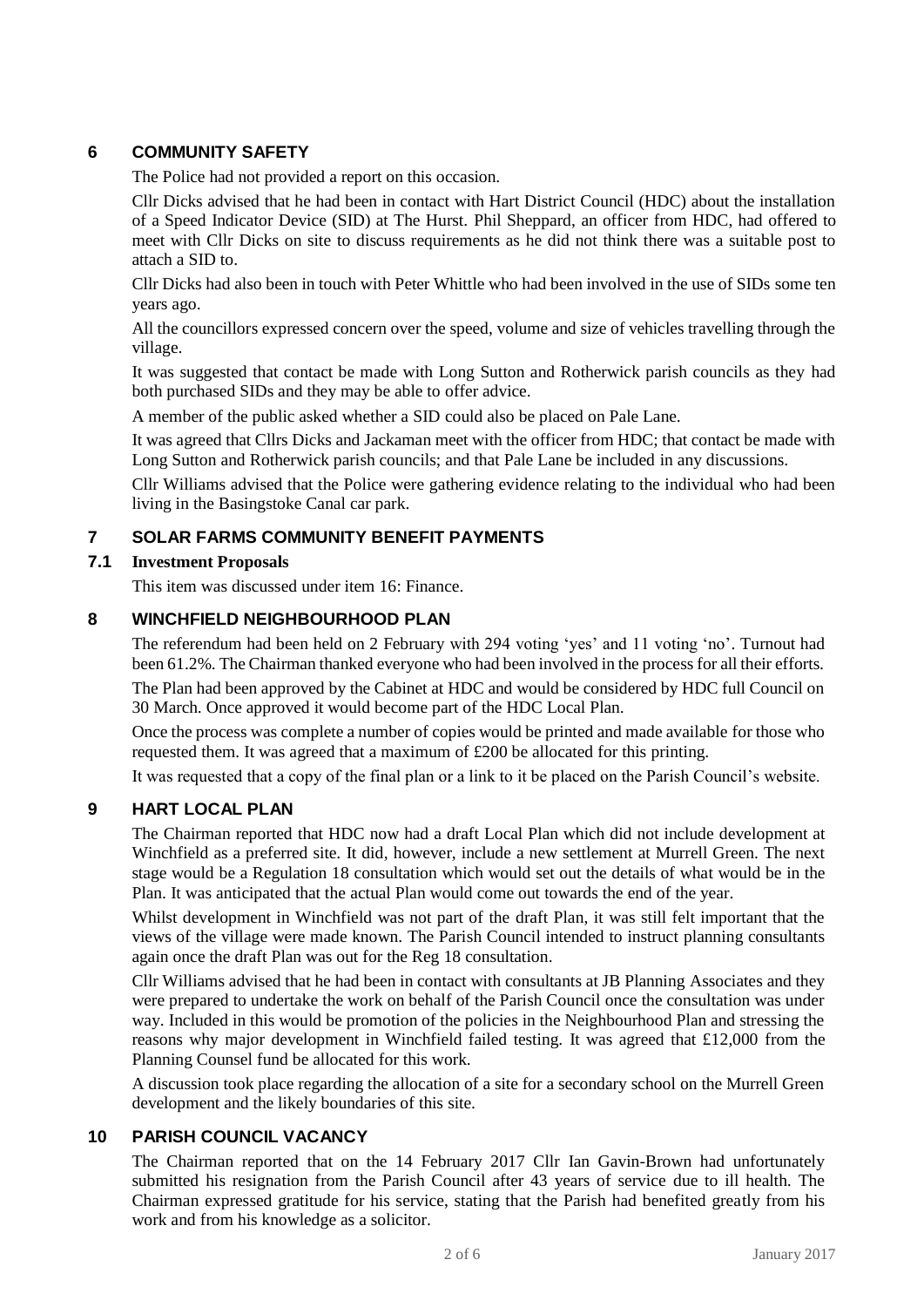In accordance with the correct procedure the vacancy had been advertised and the time had now lapsed during which an election could be called. The Parish Council was therefore able to co-opt an individual to the Council.

Cllr Williams had met with Louise Hodgetts who had expressed an interest in becoming a councillor. She was in attendance at the meeting and stated her reasons for wanting to become a councillor.

It was agreed to co-opt Louise Hodgetts as a Member of Winchfield Parish Council.

A provisional place had been booked on a new councillor training course and it was agreed that the details would be forwarded to Mrs Hodgetts to decide if she was able to attend.

# **11 FOOTPATHS REPORT**

It was agreed to appoint Chris Griffin as the Parish Council's footpath warden.

Along with Cllrs Dicks and Williams, he had attended a Rights of Way workshop run by Hampshire County Council (HCC) at the end of February. They advised that this had been informative and had opened their eyes to what was achievable.

Following the workshop Mr Griffin had walked and checked all the rights of way in Winchfield. He had drafted a report, which had been circulated prior to the meeting, setting out details of the paths and points of action he suggested.

It was agreed that Cllrs Dicks and Williams would work with him to prioritise the actions in his report and they would then meet with the HCC Countryside Rangers to discuss how to take these forward.

It was confirmed that the Parish Council had already allocated up to £3,000 for kissing gates.

Once the report had been finalised it would be put on the Parish Council website for information.

### **12 PARISH LENGTHSMAN**

The previous clerk had compiled a list of all signs in the Parish which had been submitted for a quote for cleaning. There were nearly 90 signs on the schedule which would cost £1,295 to clean.

It was agreed that this was too expensive but consideration should be given to whether volunteers could do some cleaning as part of the Litter Pick.

### **13 PARISH LITTER PICK, 2 APRIL 2017**

Kerry Wedlock confirmed that all was in order for the litter pick on 2 April. She had 24 volunteers confirmed but she hoped she might get some more.

## **14 PLANNING APPLICATIONS**

#### **14.1 Applications received since the last meeting**

The following application had been considered and a response made since the last meeting:

**17/00383/HOU Long Acre, The Hurst** *Single storey rear extension*: No objections.

## **15 REVIEW OF RISK ASSESSMENT**

The Risk Assessment had been circulated before the meeting for review. It was agreed to approve the Risk Assessment subject to the amendment of 'Lodge old Minute book at Public Records Office' to 'Lodge old Minute book at the Chairman's home'. He confirmed it was kept in a filing cabinet.

Details had been received from HDC about preparing a Community Emergency Plan and the Parish Council agreed that if there was someone who showed an interest in this issue they would welcome a plan but it was not something anyone could take on at the current time.

### **16 FINANCE**

#### **16.1 Solar Farms Investment Proposals**

Following the receipt of the funds relating to the Hungerford Solar Farm the Clerk had looked into opening the account with Cambridge and Counties that the Parish Council had previously agreed on. However the bank had stopped offering the Council's preferred product and was now only offering one-year or three-year bonds. The Clerk had done research into the other options but found that accounts open to applications from parish councils were limited.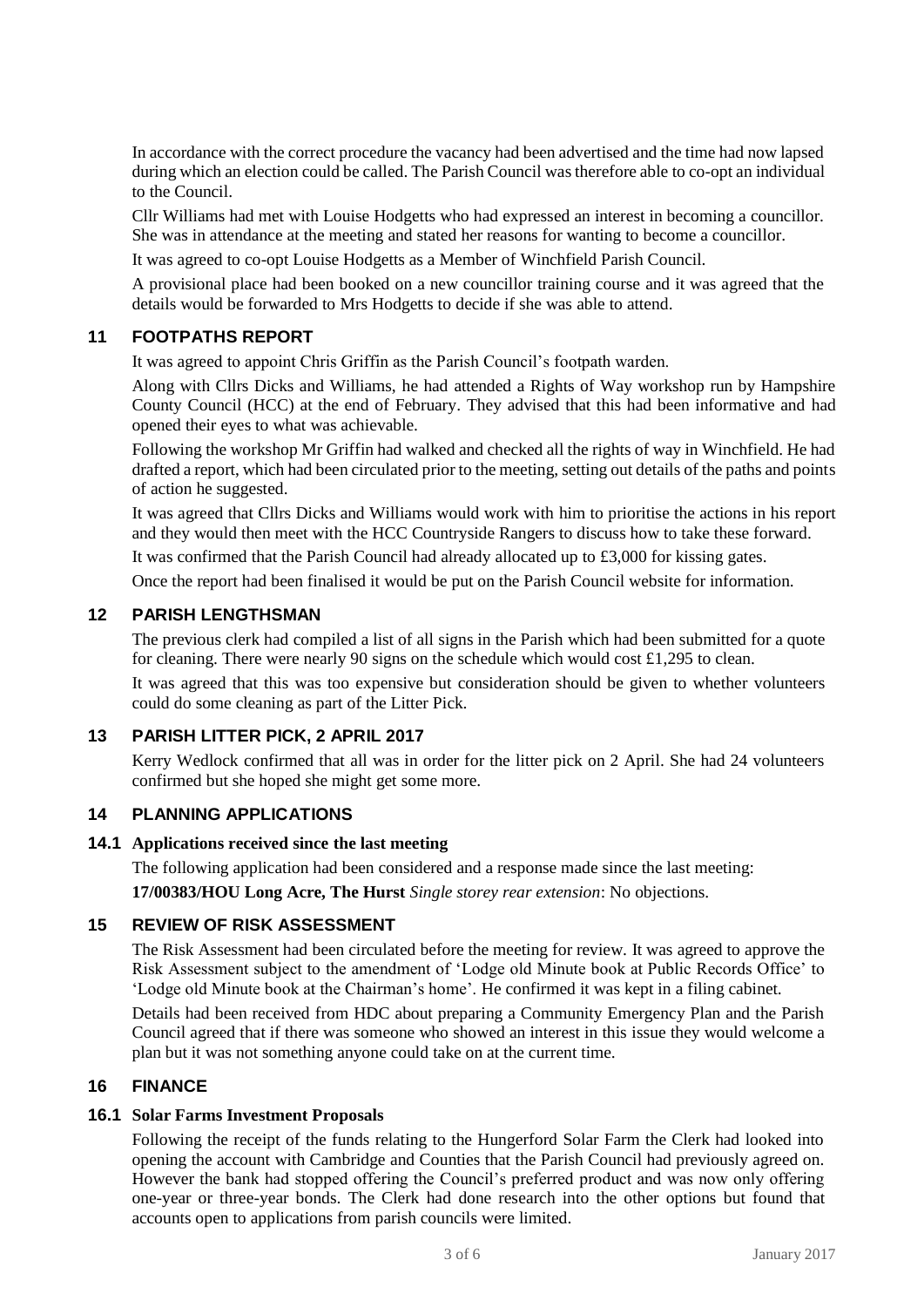After a discussion it was agreed to invest:

- a) £30,000 from the Planning Counsel fund in a 120-day access business account offered by Hampshire Trust Bank earning 0.9% interest;
- b) £42,000 of the Solar Farms money in a one-year bond offered by Cambridge and Counties Bank earning 1.1% interest; and
- c) The remaining funds be kept in the existing accounts at Lloyds.

### **16.2 Electronic Banking**

Electronic banking had been set up and was being used to make payments. Cllr Jackaman requested that the councillors making payments email all councillors and the Clerk confirming the payment.

It was agreed that Cllr Jackaman be approved for online access to the Lloyds accounts as view only.

It was agreed that electronic banking for the new accounts with Hampshire Trust Bank and Cambridge and Counties Bank should be set up in the same way with two councillors authorising payments.

### **16.3 Statement for the period 16.01.17 to 13.03.17**

**Deposit Account (Lloyds)**

| 16 Jan | <b>Balance</b>                            |                 | £46,043.64 |              |
|--------|-------------------------------------------|-----------------|------------|--------------|
|        | Interest: Feb/Mar                         |                 | £3.73      |              |
| 13 Mar | <b>Balance</b>                            |                 | £46,047.37 |              |
|        | <b>Current Account (Lloyds)</b>           |                 |            |              |
| 16 Jan | <b>Balance</b>                            |                 |            | £3,977.49    |
| 25 Jan | A Ball: Salary                            | Exp 16/34       | £216.83    | $-E216.83$   |
| 31 Jan | C Johnson: Salary                         | Exp 16/35       | £208.80    | -£208.80     |
|        | HMRC: PAYE (Ball & Johnson)               | Exp 16/36       | £95.20     | $-£95.20$    |
|        | C Johnson: Expenses                       | Exp 16/37       | £17.67     | $-£17.67$    |
| 16 Jan | Oak Design: NP Referendum publicity       | Exp 16/38       | £223.80    | -£223.80     |
|        | <b>SLCC: Subscription</b>                 | Exp 16/39       | £78.00     | $-£78.00$    |
| 8 Feb  | Alan Wenban-Smith                         | Exp 16/40       | £962.50    | -£962.50     |
|        | HALC - Training                           | Exp<br>16/41&42 | £141.00    | $-£141.00$   |
|        | Alison Ball - New computer                | Exp 16/43       | £621.97    | $-E621.97$   |
|        | O. M. Williams - Training expenses        | Exp 16/44       | £16.25     | $-£16.25$    |
| 10 Feb | Anesco Limited                            | Inc 16/05       | £42,000.00 | £42,000.00   |
| 28 Feb | A Ball: Salary                            | Exp 16/45       | £270.84    | -£270.84     |
| 01 Mar | <b>JB Planning Associates</b>             | Exp 16/46       | £2,607.18  | $-E2,607.18$ |
| 13 Mar | <b>Balance</b>                            |                 |            | £40,517.45   |
|        | <b>TOTAL</b> deposit and current accounts |                 |            | £86,564.82   |

Ref  $16/41&42$  - HALC training payment of £141 consisted of £132 for Cllr William's planning course and £9 for the Clerk's Transparency Code training (total cost £18, split with Ewshot Parish Council). The £132 was approved in December 2016 meeting and approval for £9 was given retrospectively.

Ref 16/43 - £621.97 for a new laptop and software which was discussed at the January meeting and approval given but that was not recorded in the minutes, therefore retrospective approval was given.

Ref  $16/46 - \text{\pounds}2,607.18$  to JB Planning Associates. At the January meeting a payment of £1,500 plus disbursements was sanctioned; this was subsequently increased (Acting Clerk's letter to them 24/01/2017) and therefore retrospective approval was given.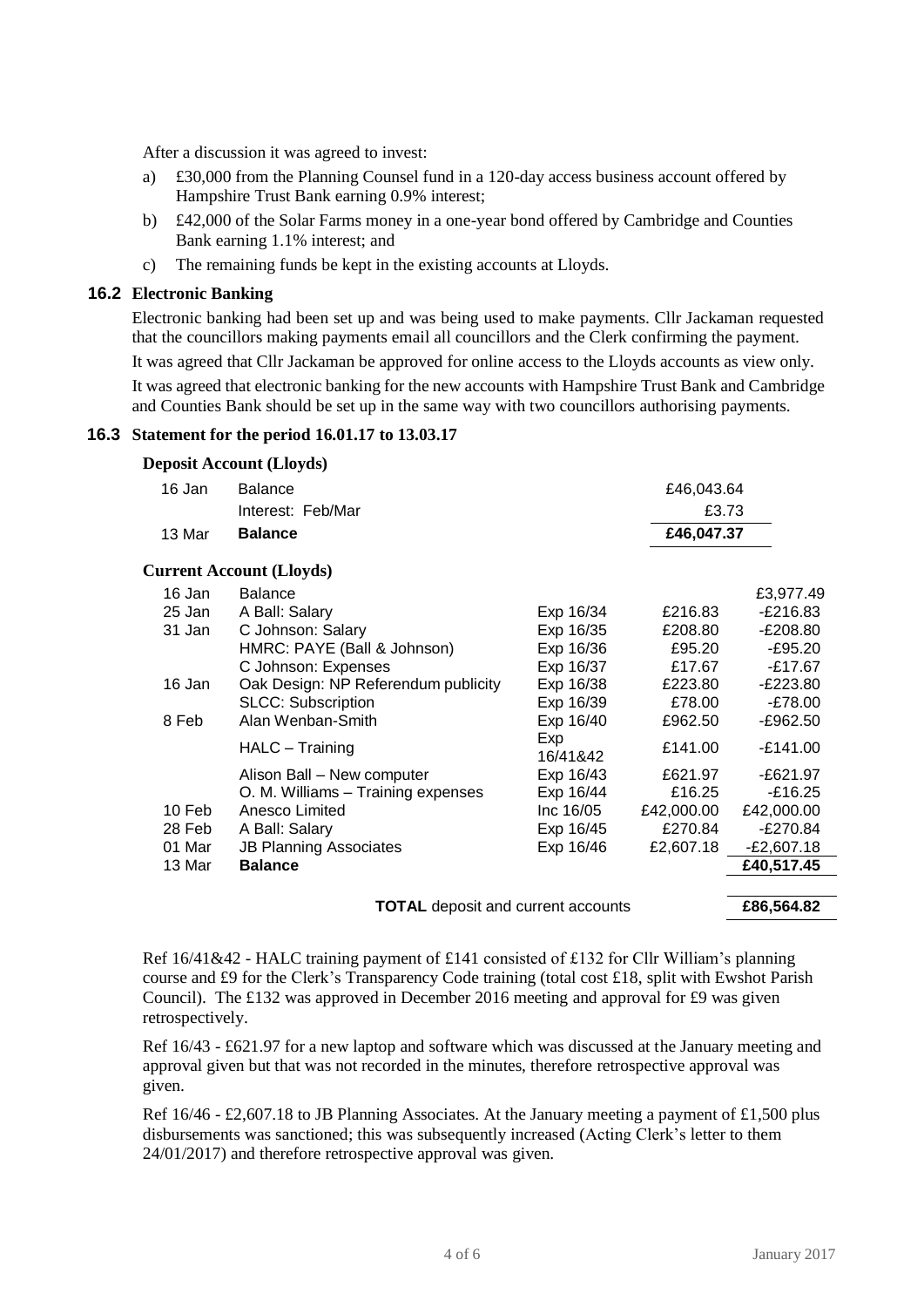| <b>Comparison with 2016/17 Budget</b> |  |  |  |
|---------------------------------------|--|--|--|
|---------------------------------------|--|--|--|

| <b>Budget heading</b>                 |                | <b>Allocation</b><br>revised | Spend to<br>date | Available |
|---------------------------------------|----------------|------------------------------|------------------|-----------|
|                                       |                | Jan 17                       | (ex VAT)         |           |
| Clerk's Salary (+ equipment purchase) |                | £4,000.00                    | £3,634.98        | £365.02   |
| Training                              |                | £225.00                      | £222.50          | £2.50     |
| Subscription to SLCC                  |                | £80.00                       | £78.00           | £2.00     |
| Hire of Village Hall for meetings     |                | £80.00                       | £0.00            | £80.00    |
| Admin costs                           |                | £200.00                      | £116.61          | £83.39    |
| Insurance                             |                | £280.00                      | £273.75          | £6.25     |
| <b>HALC/NALC Subscriptions</b>        |                | £401.00                      | £401.00          | £0.00     |
| Audit & Information Commission fees   |                | £410.00                      | £410.00          | £0.00     |
| Section 137 payments                  |                | 600.00                       | £436.00          | £164.00   |
| Grants (Churchyard maintenance)       |                | 600.00                       | £600.00          | £0.00     |
| Contingencies                         |                | £206.00                      | £0.00            | £206.00   |
|                                       | <b>Total A</b> | £7,082.00                    | £6.172.84        | £909.16   |

| from<br><b>Earmarked funds</b>       | date        |
|--------------------------------------|-------------|
|                                      |             |
| 22.02.17                             | (ex VAT)    |
| <b>Basingstoke Canal</b>             | £0.00       |
| £250.00                              | £250.00     |
| <b>Community Benefit Fund</b>        | £0.00       |
| £48,466.12                           | £48,466.12  |
| <b>Election Expenses Contingency</b> | £0.00       |
| £953.45                              | £953.45     |
| Events (Litter Pick)                 | £89.86      |
| £159.24                              | £69.38      |
| Maintenance                          | £171.29     |
| £200.00                              | £28.71      |
| £1,773.10                            | £642.05     |
| Neighbourhood Plan                   | £1,131.05   |
| £731.80                              | £0.00       |
| Parish Lengthsman                    | £731.80     |
| <b>Planning Counsel</b>              | £31,855.10. |
| £34,990.25                           | £3,135.15   |
| Pension (new Clerk) new              | £0.00       |
| £150.00                              | £150.00     |
| Retirement Gratuity A (closed)       | £1,245.97   |
| £1,245.97                            | 0.00        |
| Retirement Gratuity B (closed)       | £914.03     |
| £914.03                              | £0.00       |
| £2,250.00                            | £2,250.00   |
| <b>Street Lighting</b>               | £0.00       |
| Website Development                  | £0.00       |
| £443.02                              | £443.02     |
| Winchfield Festival 2016             | £0.00       |
| £600.00                              | £600.00     |
| <b>Total B</b>                       | £6,905.77   |
| £93,126.98                           | £86,221.21  |

**Total A + B £87,130.37**

| Money at bank                          |                | £86,564.82    |
|----------------------------------------|----------------|---------------|
| VAT to date to be reclaimed            |                | £796.59       |
|                                        | Total          | £87,361.41    |
|                                        | Less Total A+B | (E87, 130.37) |
| <b>Current surplus/working balance</b> |                | £231.04       |